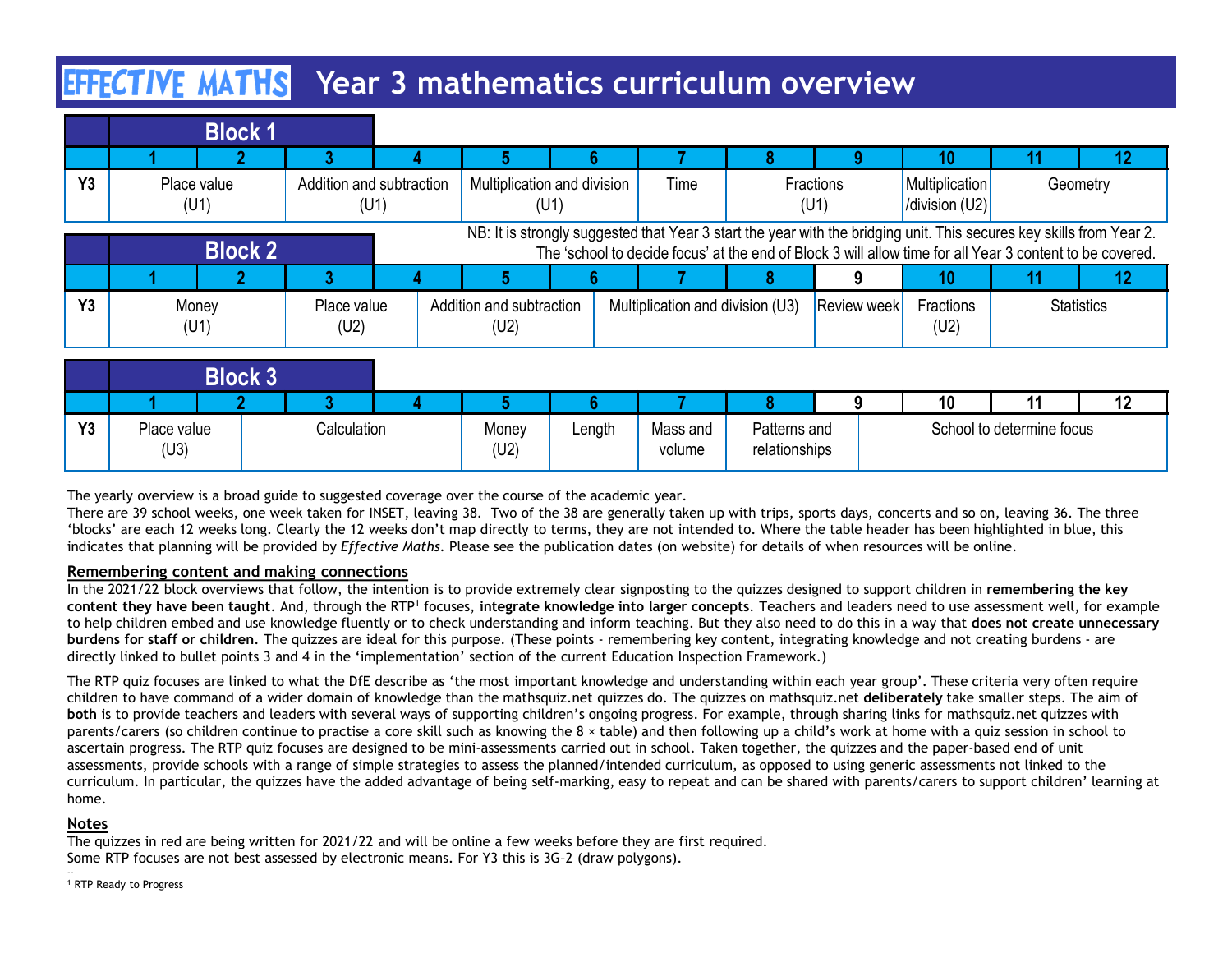## Year 3 mathematics curriculum

|           | <b>EFFECTIVE MATHS</b>                                                                  |                                                                                                                      | Year 3 mathematics curriculum                                                                                                     |                                                |                                                                                                                                      |                                                          |                                                                                                                       |
|-----------|-----------------------------------------------------------------------------------------|----------------------------------------------------------------------------------------------------------------------|-----------------------------------------------------------------------------------------------------------------------------------|------------------------------------------------|--------------------------------------------------------------------------------------------------------------------------------------|----------------------------------------------------------|-----------------------------------------------------------------------------------------------------------------------|
|           | <b>Block 1</b>                                                                          |                                                                                                                      |                                                                                                                                   |                                                |                                                                                                                                      |                                                          |                                                                                                                       |
| <b>Y3</b> | Place value                                                                             | Addition and subtraction                                                                                             | 6<br>Multiplication and division                                                                                                  | Time                                           | 9<br>Fractions                                                                                                                       | 10<br>Multiplication                                     | 12 <sup>2</sup><br>Geometry                                                                                           |
|           | (U1)                                                                                    | (U1)                                                                                                                 | (U1)                                                                                                                              |                                                | (U1)                                                                                                                                 | /division (U2)                                           |                                                                                                                       |
|           | [1] Reading and writing<br>numbers to 300 in<br>numerals                                | $\Huge{\sim}$ RTP 3NF-1 $\Huge{\leftarrow}^1$<br>$[1]$ + facts for 100 using<br>multiples of 5 and 10 $\div$ MQ      | [1] $5 \times$ table (revision)<br>$[2]$ 4 x table $\angle MQ$                                                                    | [1] Telling<br>the time to<br>the nearest 5    | [1] Finding halves and<br>quarters<br>[2] Finding thirds                                                                             | [1]<br>Multiplying<br>by teen                            | [1] Angles<br>Understanding angles as the<br>amount of turn                                                           |
|           | [2] Reading and writing<br>numbers to 400 in<br>numerals                                | $[2]$ + and - facts for 100 using<br>multiples of 5 and 10 $\div$ MQ<br>[3] Add a 3-digit number and<br>ones         | [3] 8 x table $\angle MQ$<br>$[4]$ 3 × table $\div$ MQ                                                                            | minutes<br>[2] Telling<br>time to              | [3] Recognising fractions<br>Fifths, sixths and sevenths                                                                             | numbers<br>Multiplying                                   | [2] Angles<br>Identifying angles                                                                                      |
|           | [3] Reading and writing<br>numbers in words<br>[4] Counting forwards in<br>fours to 100 | [4] Subtracting ones from a<br>three-digit number<br>(exchanging)<br>[5] Add a 3-digit number and                    | [5] Solving problems<br>involving 3, 4 and 8 $\times$<br>tables                                                                   | nearest 1<br>minute<br><b>OMC</b>              | [4] Recognising fractions<br>Fifths, sixths, sevenths,<br>eighths and ninths<br>[5] Recognising fractions                            | multiples of<br>ten by 1-digit<br>numbers<br><b>DM</b> Q | [3] Angles<br>Number of angles, number of<br>sides; drawing and reflecting<br>shapes and counting sides and<br>angles |
|           | $[5]$ Identifying and<br>representing numbers<br><b>DM</b> ☆                            | tens; subtract tens from a 3-<br>digit number<br>[6] Adding multiples of ten<br>(bridging hundreds: making           | [6] Dividing by $4 \times MQ$<br>[7] Dividing by $8 \times MQ$                                                                    | [3] Different<br>ways of<br>expressing<br>time | Fifths, sixths, sevenths,<br>eighths, ninths and tenths<br>☆МQ<br>$x$ RTP 3F-1 $\leftarrow$                                          | Multiplying 2-<br><b>digit</b>                           | [4] Right angles<br>$\triangle$ RTP 3G-1<br>$[5]$ Turns                                                               |
|           | [6] Ten more and ten less<br>[7] Comparing and ordering ten (bridging hundreds:         | the next hundred) ☆MQ<br>[7] Subtracting multiples of                                                                | [8] Dividing by $3 \times MQ$                                                                                                     | $1:30$ pm; 1:30<br>in the<br>afternoon;        | [6] Counting in tenths                                                                                                               | numbers by                                               | [6] Perpendicular lines                                                                                               |
|           | <i>Inumbers</i><br>[8] Equivalence of 10 tens<br>and 1 hundred<br><b>ERTP 3NPV-1</b>    | making the previous<br>hundred) ☆MQ<br>digits (no exchanging)                                                        | $\triangle$ RTP 3NF-2<br>2 RTP quizzes: 1 focuses<br>[8] Add numbers with up to 3- on x facts and the other on to<br>$\div$ facts | minutes<br>past/minutes                        | [7] Finding fractions of<br>quantities $\Leftrightarrow$ RTP 3F-2 $\leftarrow$<br>[8] Locate fractions<br>$\Leftrightarrow$ RTP 3F-3 | digit<br>numbers by                                      | Multiplying 2- [7] Parallel lines<br>$[8]$ 2-D shapes                                                                 |
|           |                                                                                         | [9] Add numbers with up to 3-<br>digits (exchanging)<br>[10] Subtract numbers with<br>up to 3 digits (no exchanging) |                                                                                                                                   | [4] 24-hour                                    | clocks ☆MQ [[8] Comparing and ordering<br>fractions [a]                                                                              |                                                          | $[9]$ 3-D shapes                                                                                                      |
|           |                                                                                         | [11] Subtract numbers with<br>up to 3-digits (exchanging)                                                            |                                                                                                                                   |                                                | [9] Comparing and ordering<br>fractions [b] ☆MQ                                                                                      |                                                          |                                                                                                                       |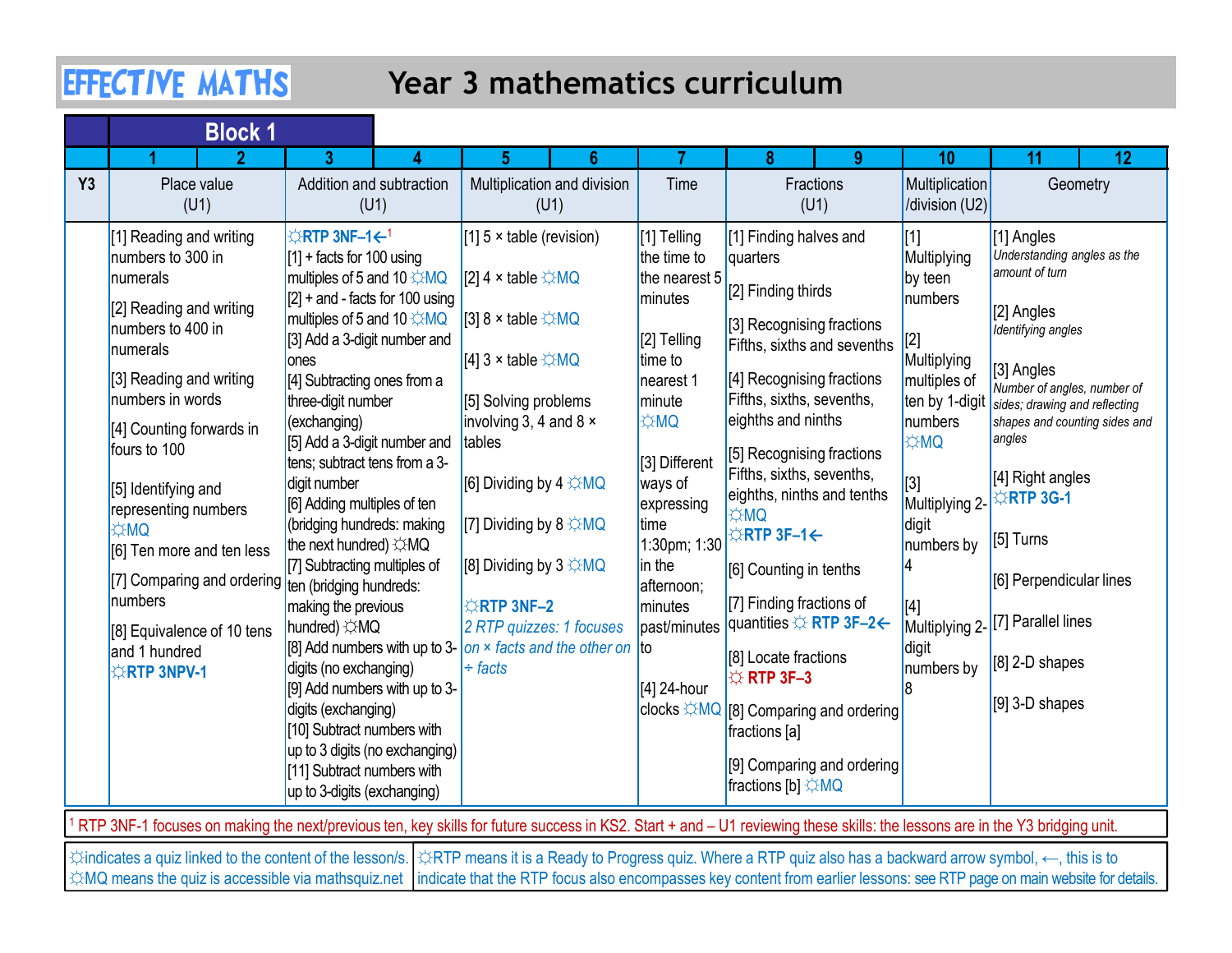## Year 3 mathematics curriculum

| <b>Y3</b> |
|-----------|
|           |

☼indicates a quiz linked to the content of the lesson/s. ☼RTP means it is a Ready to Progress quiz. Where a RTP quiz also has a backward arrow symbol, ←, this is to ☆MQ means the quiz is accessible via mathsquiz.net |indicate that the RTP focus also encompasses key content from earlier lessons: see RTP page on main website for details.